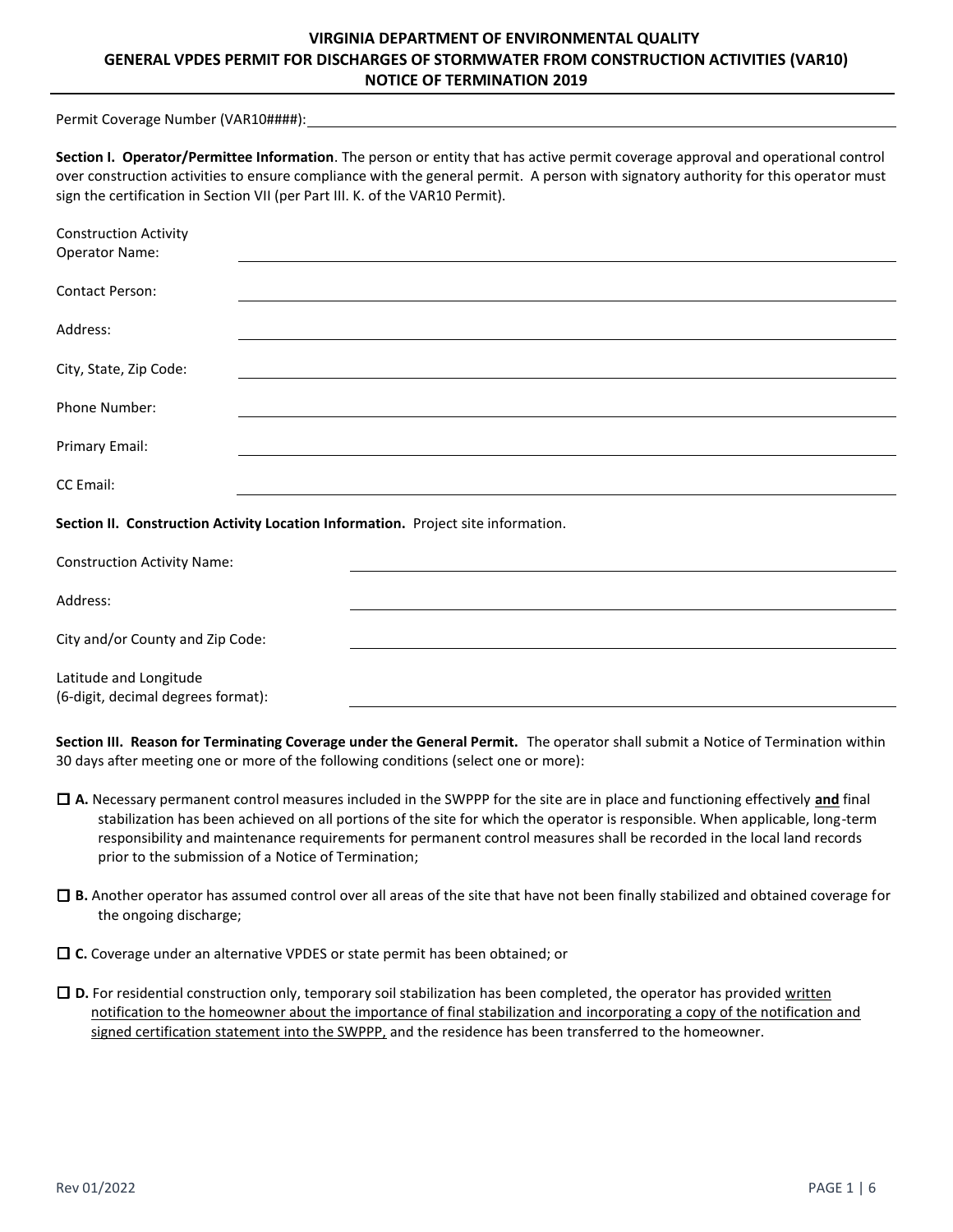#### **CONSTRUCTION GENERAL PERMIT (VAR10) NOTICE OF TERMINATION 2019**

**Section IV. Participation in a Regional Stormwater Management Plan.** If your site discharges to a regional stormwater management facility, provide information related to the regional stormwater management plan. Attach a separate list if discharging to multiple regional facilities.

| Regional Stormwater Management<br>Facility Type:                                       |  |
|----------------------------------------------------------------------------------------|--|
| Address:                                                                               |  |
| City and/or County and Zip Code:                                                       |  |
| Latitude and Longitude<br>(6-digit, decimal degrees format):                           |  |
| Total Acres Treated by Regional Facility<br>(report to one-hundredth of an acre):      |  |
| Impervious Acres Treated by Regional Facility<br>(report to one-hundredth of an acre): |  |

**Section V. Perpetual Nutrient Credits.** If your site is utilizing nutrient credits, provide information related to the perpetual nutrient credits that were acquired in accordance with § 62.1-44.15:35 of the Code of Virginia. Attach a separate list if needed.

| Nonpoint Nutrient Credit Generating Entity |  |
|--------------------------------------------|--|
| (Bank Name):                               |  |
| Perpetual Nutrient Credits Acquired        |  |
| (pounds/acres/year):                       |  |

Include the affidavit of sale for all nutrient credits acquired. Is the affidavit of sale of nutrient credits attached? ☐**YES** ☐**NO**

**Section VI. Permanent Control Measures.** If applicable, list the post-development stormwater management facilities or best management practices (BMPs) that were constructed and installed as part of this activity to comply with the stormwater management technical criteria (structural and nonstructural, on-site and off-site). Attach a separate list if needed.

If you have permanent control measures, the following items are required to be included with this form in order to complete your Notice of Termination submittal:

- ☐ **A.** [Engineer's Certification Statement](https://www.deq.virginia.gov/Portals/0/DEQ/Water/StormwaterManagement/CGP%20Links/Engineer%20Certification.pdf?ver=2017-12-01-082635-560)
- ☐ **B.** As-built plans (construction record drawings) digital
- ☐ **C.** As-built plans (construction record drawings) full-sized, paper
- ☐ **D.** Stormwater Management Plans digital
- ☐ **E.** BMP Maintenance Agreement notarized original, for public and private projects under DEQ's VSMP Authority

#### **Stormwater Management Facility Types** *(please choose from the following bmp types):*

| <b>Bioretention 1</b>            | Extended detention-enhanced | Other IIC (manufactured          | Soil Amendments         |
|----------------------------------|-----------------------------|----------------------------------|-------------------------|
| <b>Bioretention 2</b>            | <b>Filtering Practice 1</b> | treatment device, etc.)          | Urban Bioretention      |
| <b>Bioretention basin</b>        | <b>Filtering Practice 2</b> | Permeable Pavement 1             | Vegetated filter strip  |
| <b>Bioretention filter</b>       | <b>Grass Channel</b>        | Permeable Pavement 2             | Vegetated Roof 1        |
| Constructed Wetland 1            | Grassed swale               | Rainwater Harvesting             | <b>Vegetated Roof 2</b> |
| <b>Constructed Wetland 2</b>     | Infiltration (1 x WQ Vol)   | Retention basin I (3 x WQ Vol)   | Wet Pond 1              |
| Constructed wetlands             | Infiltration (2 x WQ Vol)   | Retention basin II (4 x WQ Vol)  | Wet Pond 2              |
| Dry Swale 1                      | Infiltration 1              | Retention basin III (4 x WQ Vol  | Wet Swale 1             |
| Dry Swale 2                      | Infiltration 2              | with aquatic bench)              | Wet Swale 2             |
| Extended detention (2 x WQ Vol)  | Other IIB (manufactured     | Sand filter                      |                         |
| <b>Extended Detention Pond 1</b> | treatment device, etc.)     | Sheetflow to Vegetated Filter or |                         |
| <b>Extended Detention Pond 2</b> |                             | Conserved Open Space 2           |                         |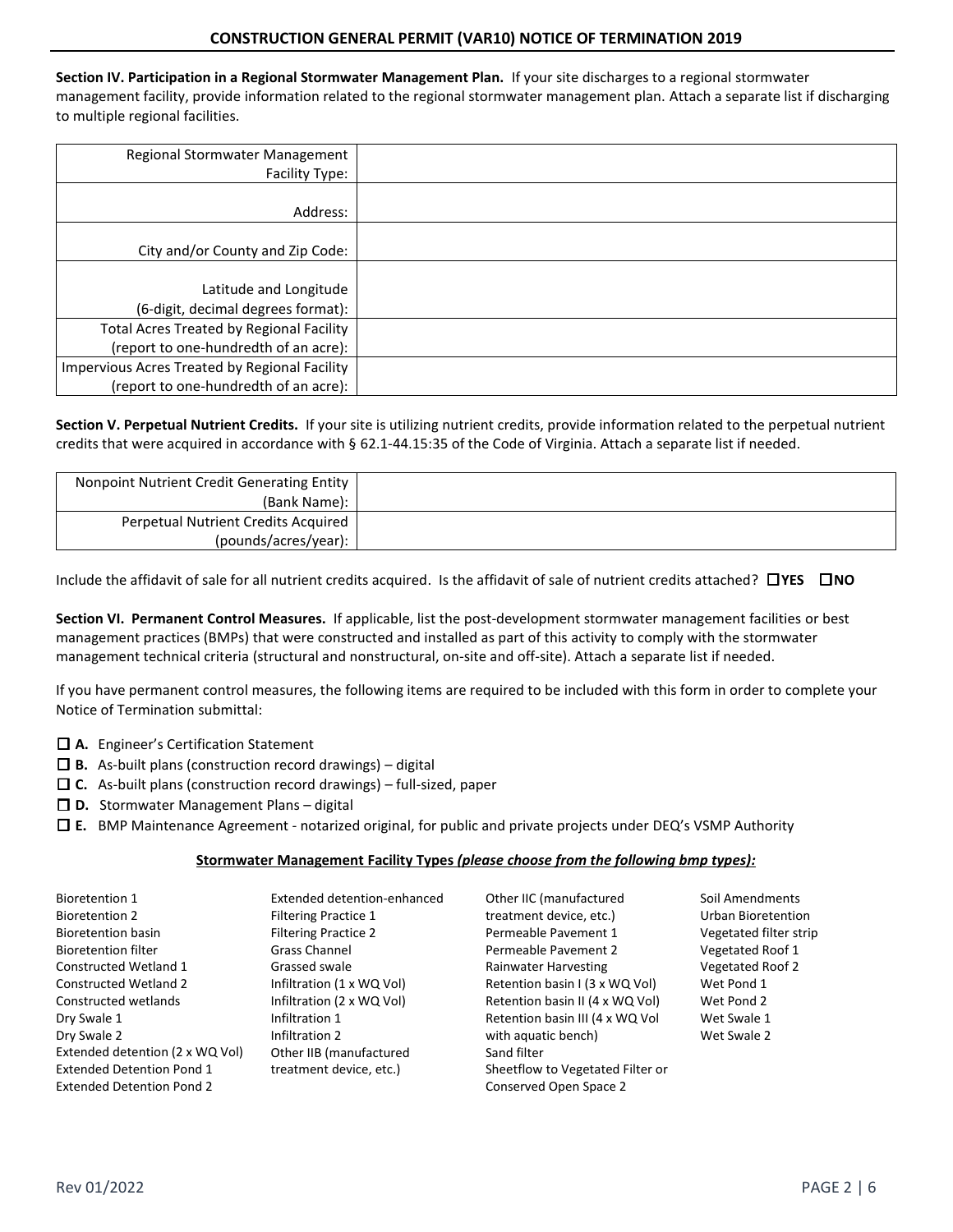| <b>Stormwater Management Facility #1</b><br><b>BMP Type:</b>             |  |
|--------------------------------------------------------------------------|--|
| Date BMP Became Functional:                                              |  |
| Address (if available):                                                  |  |
| City and/or County and Zip Code:                                         |  |
| Latitude and Longitude<br>(6-digit, decimal degrees format):             |  |
| Receiving Water(s)<br>(outfall discharge):                               |  |
| <b>Total Acres Treated</b><br>(report to one-hundredth of an acre):      |  |
| <b>Impervious Acres Treated</b><br>(report to one-hundredth of an acre): |  |

| <b>Stormwater Management Facility #2</b><br><b>BMP Type:</b>        |  |
|---------------------------------------------------------------------|--|
| Date BMP Became Functional:                                         |  |
| Address (if available):                                             |  |
| City and/or County and Zip Code:                                    |  |
| Latitude and Longitude<br>(6-digit, decimal degrees format):        |  |
| Receiving Water(s)<br>(outfall discharge):                          |  |
| <b>Total Acres Treated</b><br>(report to one-hundredth of an acre): |  |
| Impervious Acres Treated<br>(report to one-hundredth of an acre):   |  |

| <b>Stormwater Management Facility #3</b><br><b>BMP Type:</b>             |  |
|--------------------------------------------------------------------------|--|
| Date BMP Became Functional:                                              |  |
| Address (if available):                                                  |  |
| City and/or County and Zip Code:                                         |  |
| Latitude and Longitude<br>(6-digit, decimal degrees format):             |  |
| Receiving Water(s)<br>(outfall discharge):                               |  |
| <b>Total Acres Treated</b><br>(report to one-hundredth of an acre):      |  |
| <b>Impervious Acres Treated</b><br>(report to one-hundredth of an acre): |  |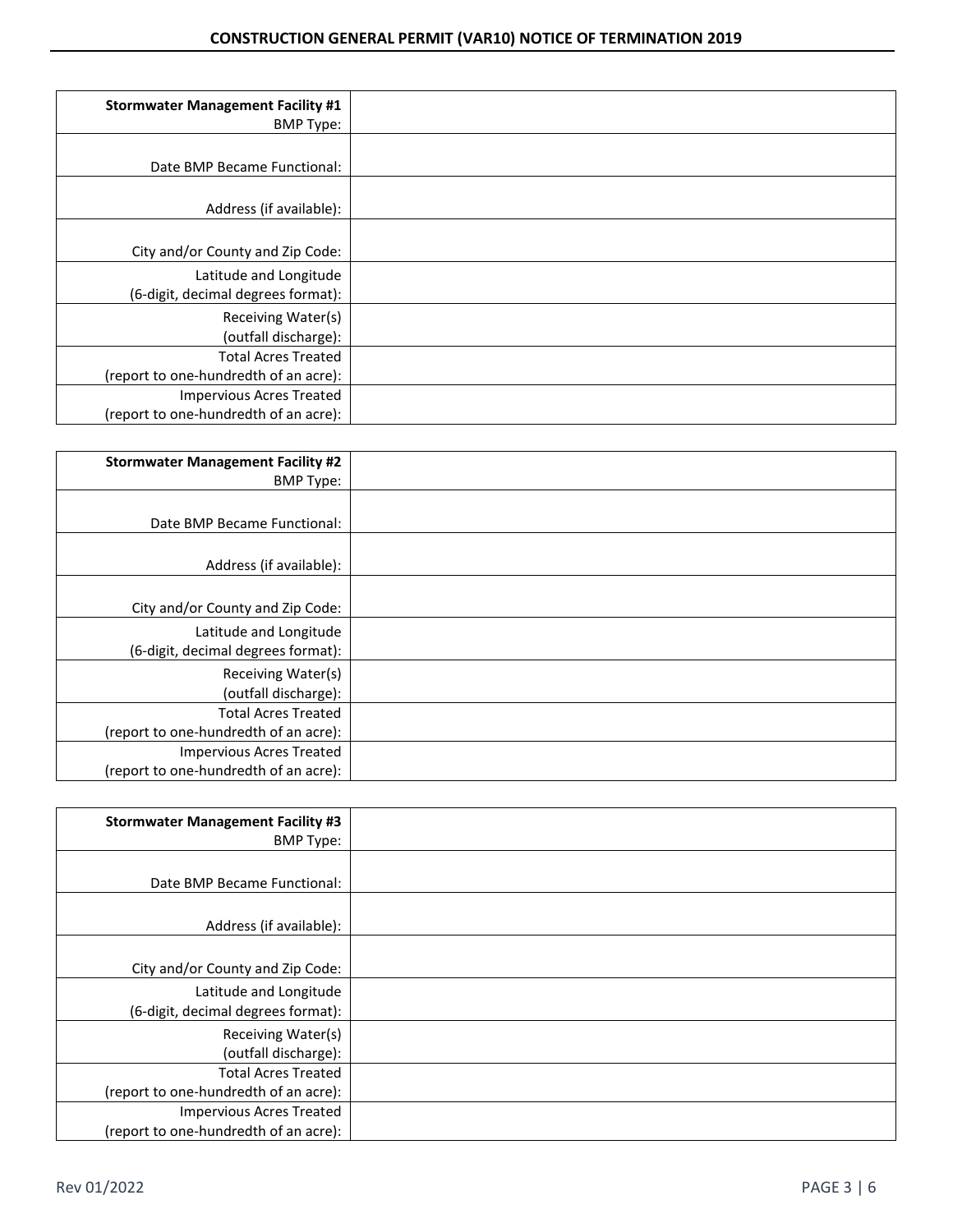#### **CONSTRUCTION GENERAL PERMIT (VAR10) NOTICE OF TERMINATION 2019**

**Section VII. Certification.** This Certification must be signed by a person representing the operator identified in Section I. and meeting the requirements of 9VAC25-880-70 Part III K.

Certification: "I certify under penalty of law that I have read and understand this Notice of Termination and that this document and all attachments were prepared in accordance with a system designed to assure that qualified personnel properly gathered and evaluated the information submitted. Based on my inquiry of the person or persons who manage the system or those persons directly responsible for gathering the information, the information submitted is to the best of my knowledge and belief true, accurate, and complete. I am aware that there are significant penalties for submitting false information including the possibility of fine and imprisonment for knowing violations."

Printed Name:

Signature (signed in ink):

Date:

**Section VIII. Submittal Instructions.** Please submit this form to the Virginia Stormwater Management Program (VSMP) Authority that has jurisdiction for your construction activity. If the locality is the VSMP Authority, please submit your form directly to the locality; do NOT send this form to DEQ.

Submit this form to the VSMP Authority:

**Botetourt County, Virginia Department of Community Development 57 S. Center Drive Daleville, VA 24083 permits@botetourtva.gov**

*Permit terminations may be delayed if there are outstanding annual permit maintenance fee balances due.*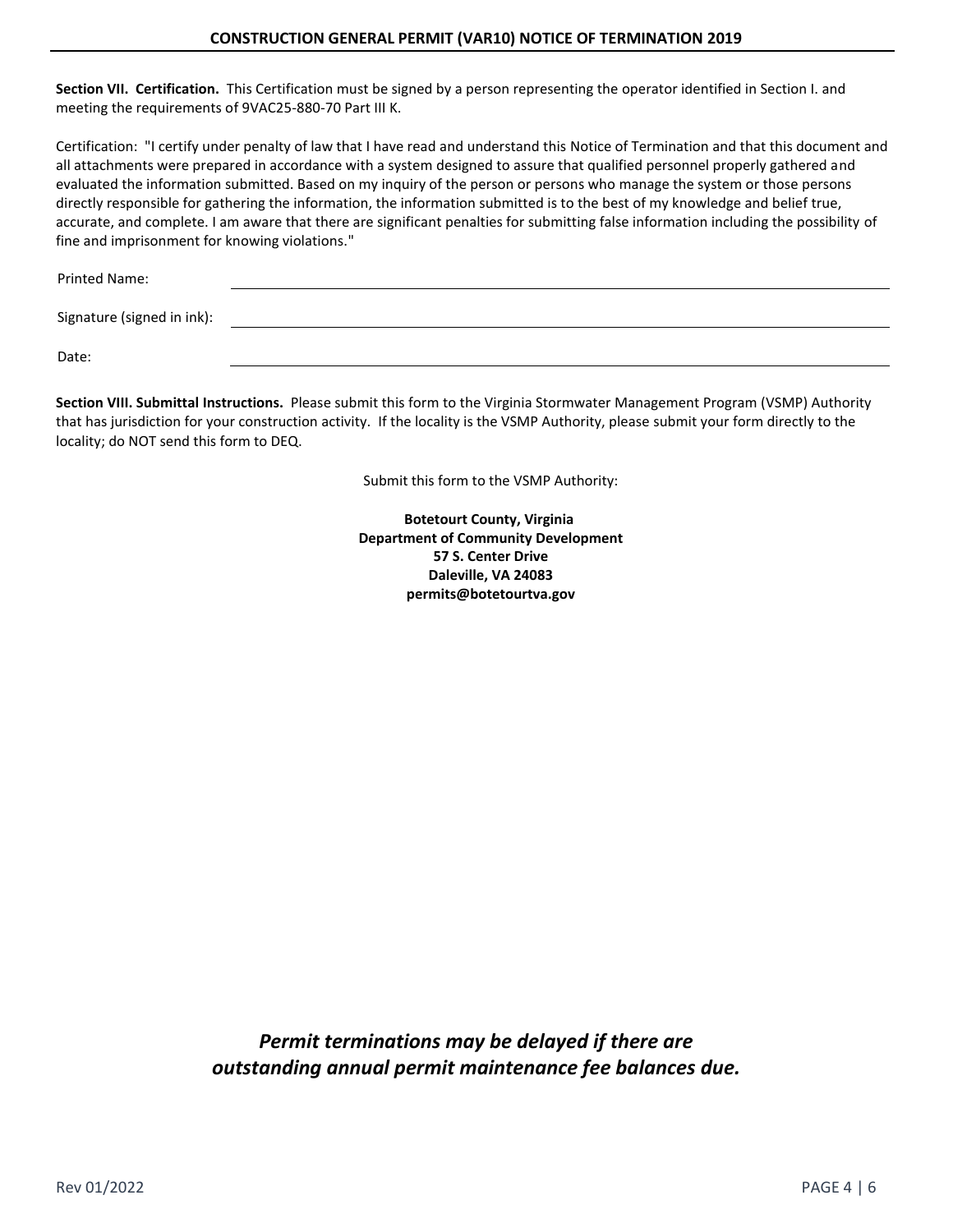## **CONSTRUCTION GENERAL PERMIT (VAR10) NOTICE OF TERMINATION 2019 INSTRUCTIONS** *PLEASE DO NOT PRINT OR SUBMIT*

A complete and accurate Notice of Termination is required for terminating coverage under the General VPDES Permit for Discharges of Stormwater from Construction Activities. Termination shall become effective upon notification from the department that the provisions of termination have been met or 60 days after submittal of a complete and accurate Notice of Termination, whichever occurs first.

Authorization to discharge terminates at midnight on the date that the Notice of Termination is submitted unless otherwise notified by the VSMP authority or the department.

Permit Coverage Number. Include your existing, active permit coverage number. Example: VAR10####.

**Section I. Operator/Permittee Information**. The construction activity operator (permittee). The permittee with active permit coverage and that has operational control over the construction activities to ensure compliance with the general permit. For companies, use the complete, active, legal entity name as registered with a state corporation commission. Entities that are considered operators commonly consist of the property owner, developer of a project (the party with control of project plans and specifications), or general contractor (the party with day-to-day operational control of the activities at the project site that are necessary to ensure compliance with the general permit). If an individual person is named as the operator, that person (or a representative of) must sign the certification in Section VII.

**Section II. Construction Activity Location Information.** Project site information. Complete this section with the same information as listed on the current registration statement. A list of active permits and corresponding location information is available on our website.

**Section III. Reason for Terminating Coverage under the General Permit.** The operator shall submit the Notice of Termination no later than 30 days after one or more of the termination conditions being met. Authorization to discharge terminates at midnight on the date that the Notice of Termination is submitted to the VSMP Authority, unless otherwise notified by the VSMP authority or the Department. Termination of authorizations to discharge for the conditions shall be effective upon notification from the Department that the provisions of termination have been met or 60 days after submittal of the Notice of Terminations, whichever occurs first.

The operator of the construction activity shall submit a Notice of Termination within 30 days after meeting one or more of the following conditions (you may select one or more of these conditions):

- **[A]** Necessary permanent control measures included in the SWPPP for the site are in place and functioning effectively and final stabilization has been achieved on all portions of the site for which the operator is responsible has operational control. When applicable, long-term responsibility and maintenance requirements for permanent control measures shall be recorded in the local land records prior to the submission of a complete and accurate Notice of Termination;
- **[B]** Another operator has assumed control over all areas of the site that have not been finally stabilized and obtained coverage for the ongoing discharge;
- **[C]** Coverage under an alternative VPDES or state permit has been obtained; or
- **[D]** For individual lots in residential construction only, temporary soil final stabilization as defined in 9VAC25-880-1, has been completed and the residence has been transferred to the homeowner.

**Section IV. Participation in a Regional Stormwater Management Plan.** Where applicable, include information for each regional stormwater management facility to which this site contributes. If your site is contributing to more than one regional facility, please include the information for each facility in a separate list.

The following information shall be included for each regional stormwater management facility installed:

- the type stormwater management facility (see the list of facility types on page 2 of the Notice of Termination);
- the physical location of the facility, including city or county, and latitude and longitude in decimal degrees;
- the receiving water to which the regional facility is discharging; and
- the number of total and impervious acres treated by the regional stormwater management plan to the nearest one-hundredth of an acre. The total of the impervious acreage may equal but not exceed the total acreage.

**Section V. Perpetual Nutrient Credits.** If your site is utilizing nutrient credits, provide information related to all perpetual nutrient credits acquired in accordance with § 62.1-44.15:35 of the Code of Virginia. Attach a separate list if needed. Attach the affidavit(s) of sale for the purchase of all nutrient credits acquired for this activity.